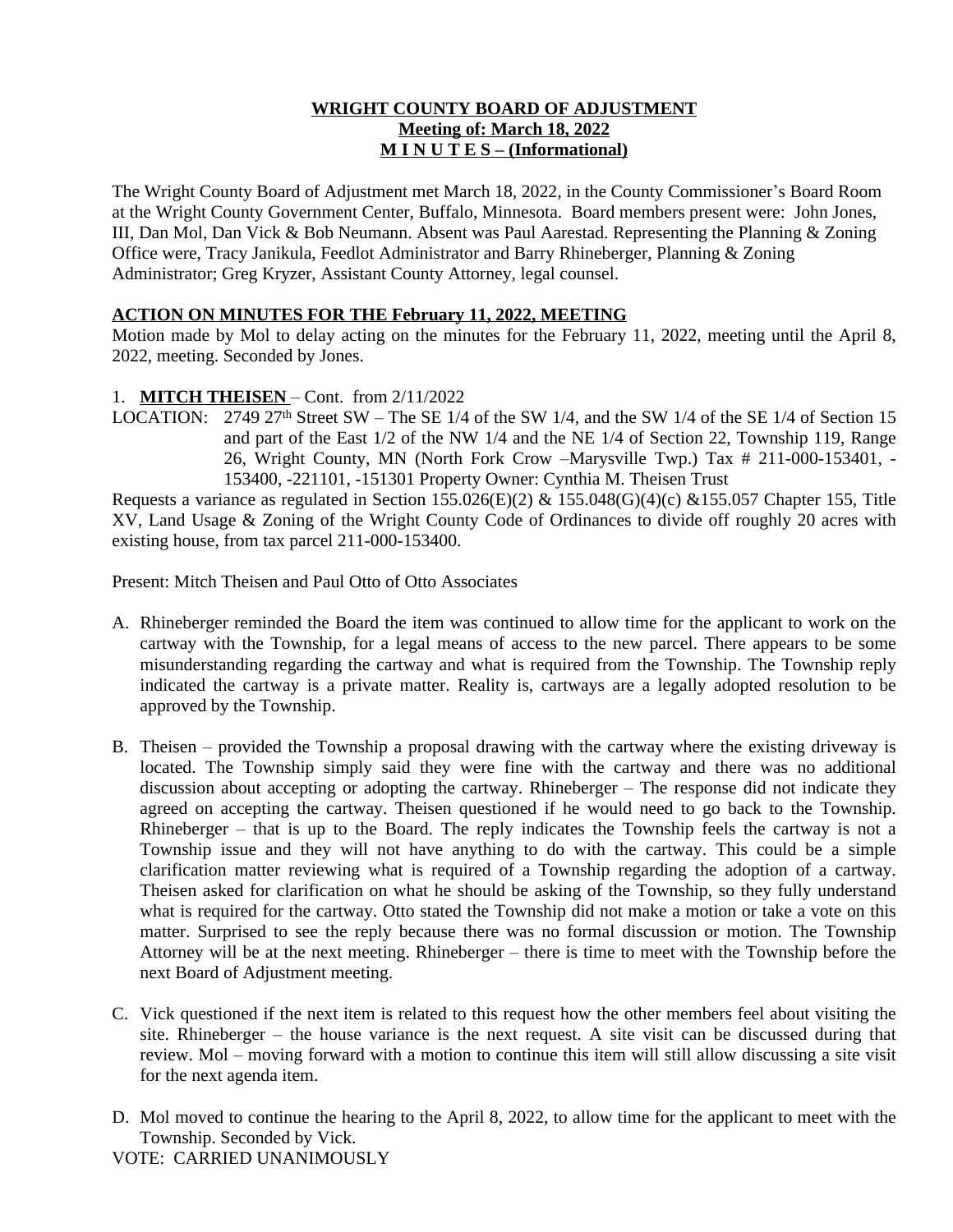# 2. **MITCH THEISEN** – New

LOCATION: 2749 27<sup>th</sup> Street SW – The SE 1/4 of the SW 1/4, and the SW 1/4 of the SE 1/4 of Section 15, Tax # 211-000-153400, and the NE 1/4 of the NW 1/4, and the NW 1/4 of the NE 1/4 of Section 22, Tax #211-000-221101, Township 119, Range 26, Wright County, MN (North Fork Crow –Marysville Twp.). Property Owner: Cynthia M. Theisen Trust

Requests a variance as regulated in Section 155.026(E)(2), 155.048, 155.057(D)(1) & 155.057 (E)(2)(a), Chapter 155, of Title XV, Land Usage & Zoning of the Wright County Code of Ordinances to build a new dwelling 170.2' and pool 141.2' from the Ordinary Highwater Mark of a Transition River.

Present: Mitch Theisen and Paul Otto of Otto Associates

- A. Rhineberger site map with topography lines displayed. The request is for a setback variance of a new home to be 170 ft. from the Crow River. Without the division and approval of the cartway or additional road frontage, the house cannot be built. This discussion will need to continue until the cartway, and road frontage is figured out. Suggest the Board hear the request and have some discussion with the knowledge that if the cartway is not figured out there is no point in a variance for the house. The property is expansive with the northwest 20 acres, around the existing house, being divided off and the applicant retaining the remainder for the house site. The area of the proposed house is a portion of the property that has not been involved in the mining operation. The house location fronts the north shore of the North Fork Crow River. Survey was displayed with property layout explained. Topography map was shown and discussed. House is slab on grade. There is a bluff area that the house does not impact. Township did reply they approve of the house setback variance
- B. Theisen father purchased in 2000's, at that time the main channel of the river was in a different location. When mining started his father left this area of property as another building site. The location of the river, at that time, was much farther from the building site. Several aerial photos were displayed to show the progression of the river route. The main channel was to the south. A portion would flood, like a marsh, but we could still drive tractors and hay the area that is now river. Assumption is his father based the location of the homesite far enough from the river and over the course of time the river changed direction. Rhineberger – reviewed the route of the river and basic process of how a river cuts its path. Theisen – the building site originally had plenty of room to build back from the river. Photos show that the mine was started in an area that is now river. Feel this is the least impactful area. There is a lot of low areas or areas that have been mined. These areas are set up so they can grow grass and be hayed, there is not a suitable building site. Not sure where the home could go without cutting trees. There are not a lot of trees, and the plan is to plant more trees. Intentionally did not remove trees for mining to keep integrity of the land.
- C. Otto site plan displayed. Pool is located 53' from the bluff. Plan will require fill in of slope area to keep as far away from bluff as possible. Front side of house area will require roughly 6' of a hill to be cut out. Around 2% slope from bluff to pool, this will keep water running slower to the river. On the north side, the water will run towards the mining area. Rain gutters can be positioned to run north into the mine with some additional drain tile. Not meeting the river setbacks but trying to meet the intent of the river and bluff setbacks.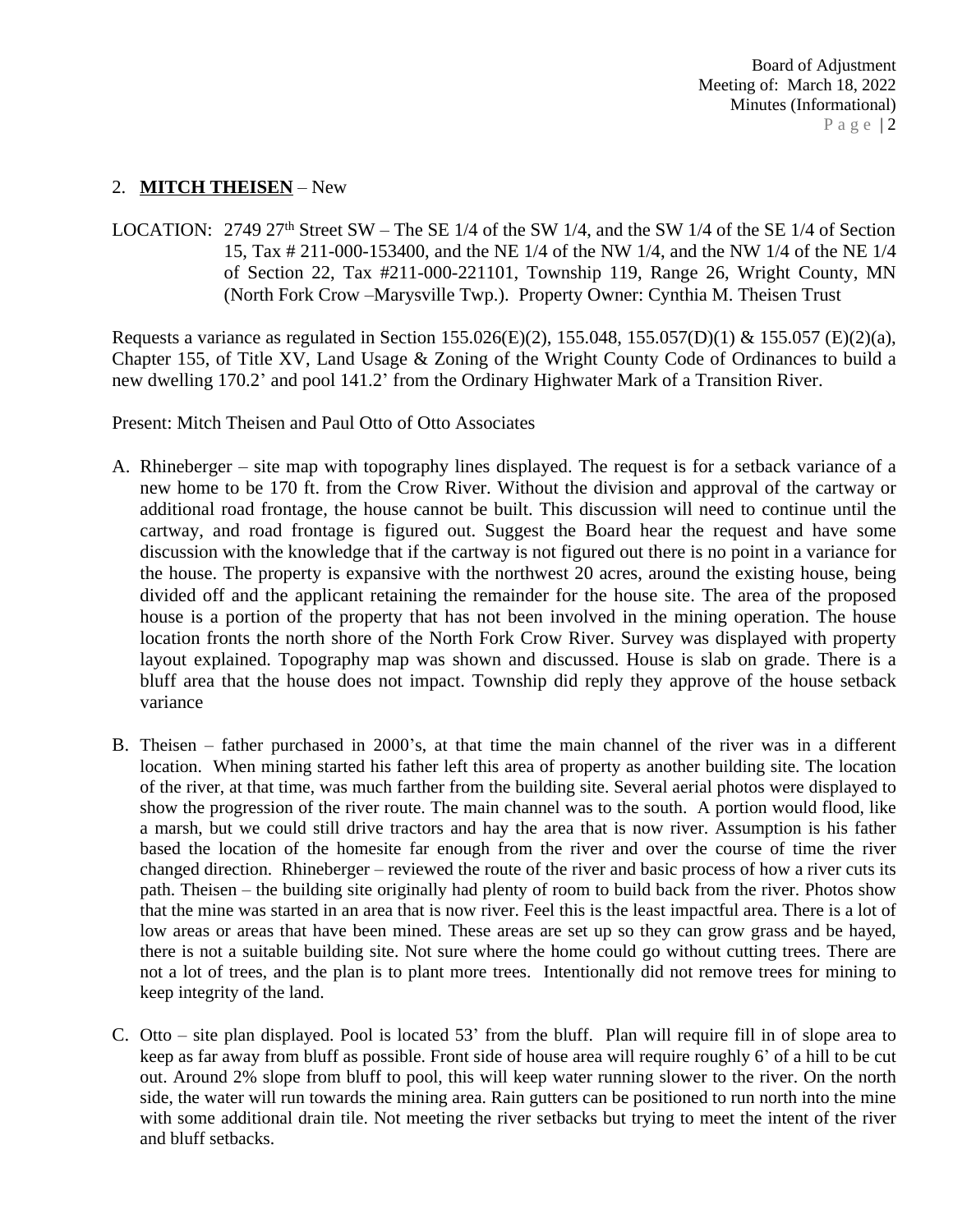- D. Vick questioned if the river runs north and if there is concern with erosion from the river continuing to move and cut away more into the homesite. Theisen – yes, river runs north. Not too worried about the homesite. Canoed the river since the 80's and knows it well. Places he has seen, relative to this location, have changed little. There is a pretty big bank, not worried about continued erosion. Feels there is another location that the river will change direction to. Rhineberger – displayed river map and reviewed the theory of river hydrology and what could potentially occur with the river moving. Generally, rivers want to drain more efficiently and become a straight line. Theisen – does not feel the river will push and keep moving towards the house location. Really feels in 20 years the river will go more to the south. Does not feel the river will impact the house. There is a tall bank that he has thought about installing a fence or bushes. Knows the 200' is the setback but is confident the 150' is safe. Vick – would like to make a visit to the site for both requests.
- E. Jones concerned with some of the same issues that have been mentioned. The cartway is troublesome. Theisen – at the end of the day if there is no cartway there is still a building entitlement, with the house that used to be there. Rhineberger – once the house was gone there is no more entitlement. Theisen – did not realize that was the case. Otto – there are separate PID's. Rhineberger – separate parcels, but without proper road frontage. Otto – there is an option to build up the cartway to the north and purchase wetland credits. Jones – agree that this is confusing and many times when the Board visits the site there is clarification. Otto – this site has a bluff, but it isn't what the Board is used to seeing as a normal bluff. By definition it is a bluff but standing at the site it looks like a nice slope to the river. Theisen – there are areas hay is cut right to the river. A site visit would be good. Jones – the gravel pit causes confusion as well. Theisen – this site looks different at the site than on paper.
- F. Mol agrees that a site visit is a good idea. Having a hard time agreeing to new construction when the hardship was created by the mining operation. There needs to be a hardship more than the mine creating the issue. There is possibly something to the river moving over time and affecting the homesite. Does not want to set a precedence set for river setbacks. The right reason for allowing the variance needs to be present.
- G. Neumann is the 200 ft. setback there to protect the river from the people or the people from the river? Rhineberger – no different than other shoreland with intent to protect the river from the people. The DNR shoreland rules intent is to protect the water quality and aesthetics. But with a river it could very well be the intent to protect people from the river. Unlike a lake, rivers rise and fall with more flooding. The DNR built into shoreland rules the intent of shoreland rules to include floodplain areas. In the case of the Crow River the shoreland can extend a distance with the floodplain included. There to protect the river quality. Neumann – as proposed on a fairly large piece of property but would like to hear the animal unit's limit. There is mention of 5 animal units. Janikula  $-$  that would be with the 1<sup>st</sup> request. Neumann – how many animals are allowed on this PID? Janikula – on the large parcel, theoretically not restricted, with the river cannot go beyond 999 animal units. The setback from river is 300' and not allowed in floodplain.
- H. Mol moved to continue the hearing to April 8, 2022, for a site inspection. Jones seconded the motion.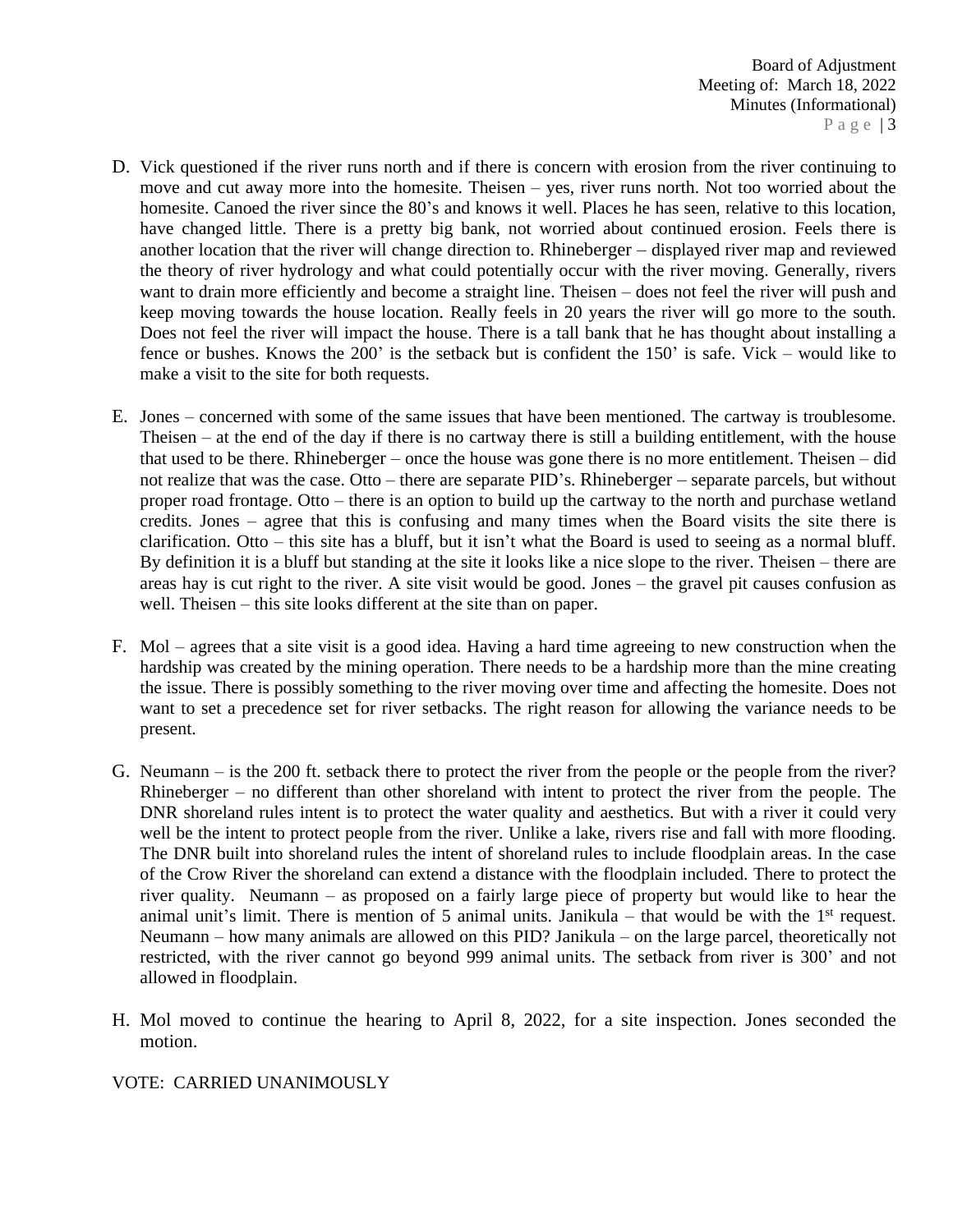# 3. **TIMOTHY KINSKY** – New

LOCATION: 4406 Fillmore Ave NW – Lot 40, Ramsey Lake Heights, Section 07, Township 120, Range

26, Wright County, MN (Ramsey – Maple Lake Twp.) Tax # 210-024-000400

Requests variances as regulated in Section 155.008(B), 155.026, 155.049(F)(3) & 155.057(E) of Chapter 155, Title XV, Land Usage & Zoning of the Wright County Code of Ordinances and allow the construction of a 13' x 22' single-story addition with storage underneath and livable space above along with a 21' x 6' single-story addition with livable space above and crawl space below. The addition would be 9 ft from the north property line and 14.1 ft from the southern property line. Also proposed is replacement of the existing 16' x 20' deck. Proposal increases the living space of an existing structure that is nonconforming to the side setback.

Present: Timothy Kinsky

- A. Rhineberger the property is 18,158.90 Sq. Ft. lot on Ramsey Lake. The request is for a 13' x 22' single-story addition with storage underneath and a 6' x 21' addition, all part of the same addition in an "L" shape. Setbacks are 9 ft. from the north property line and 14.1 ft. from the southern line. Does meet road and lake setbacks. The applicant has not had the opportunity to meet with the Township.
- B. Kinsky was out of town at the last Township meeting, is on the agenda for the next meeting. The site plan was displayed with review of the current footprint and what is proposed. Looking at replacing existing deck and adding mudroom. Purchased in April 2020 and realized it was not large enough. Living area added with no bedrooms. Building on slab. Landscape on left side will stay and right side of stairs will need to be removed to allow access to the lower area. Rhineberger – questioned cutting into the retaining wall. Kinsky – plan is to knock down the wall to get equipment in for foundation work. Rhineberger – will the storage area be a look out? Kinsky – yes, and utilities.
- C. Jones concerned the Township has not yet responded. The history of the Board is considering their response before a decision is made.
- D. Mol agrees, would like to see the Township response. At this time, does not see anything jumping out that is a concern or needs to be addressed.
- E. Neumann questioned the applicant if he has spoken with the neighbor. Kinsky confirmed he has spoken with the neighbor that lives on the addition side. Original thought was to take the house down and build new. At that time, conversation started with the neighbor on what might work for his existing house and the limits of the lot. Instead, a plan for the addition was created. Neighbor has since passed away, but conversation has continued with the children. They do not have issues with the addition. The other side of the lot is vacant and undeveloped. Neumann – will there be a septic upgrade. Kinsky – certified as is and not going to be replaced. Rhineberger – the vacant lots to the south are 3 lots that, as of now, have to be owned in common. Kinsky – considered purchasing those lots but there is just no way to build on those lots without a lot of headaches. Rhineberger – the way those 3 lots sit there is very limited buildable area.
- F. Vick agree with the Township needing to respond. Worried about the drainage between the properties and if that is part of the plan. Kinsky – currently there is no tile or swales. Are working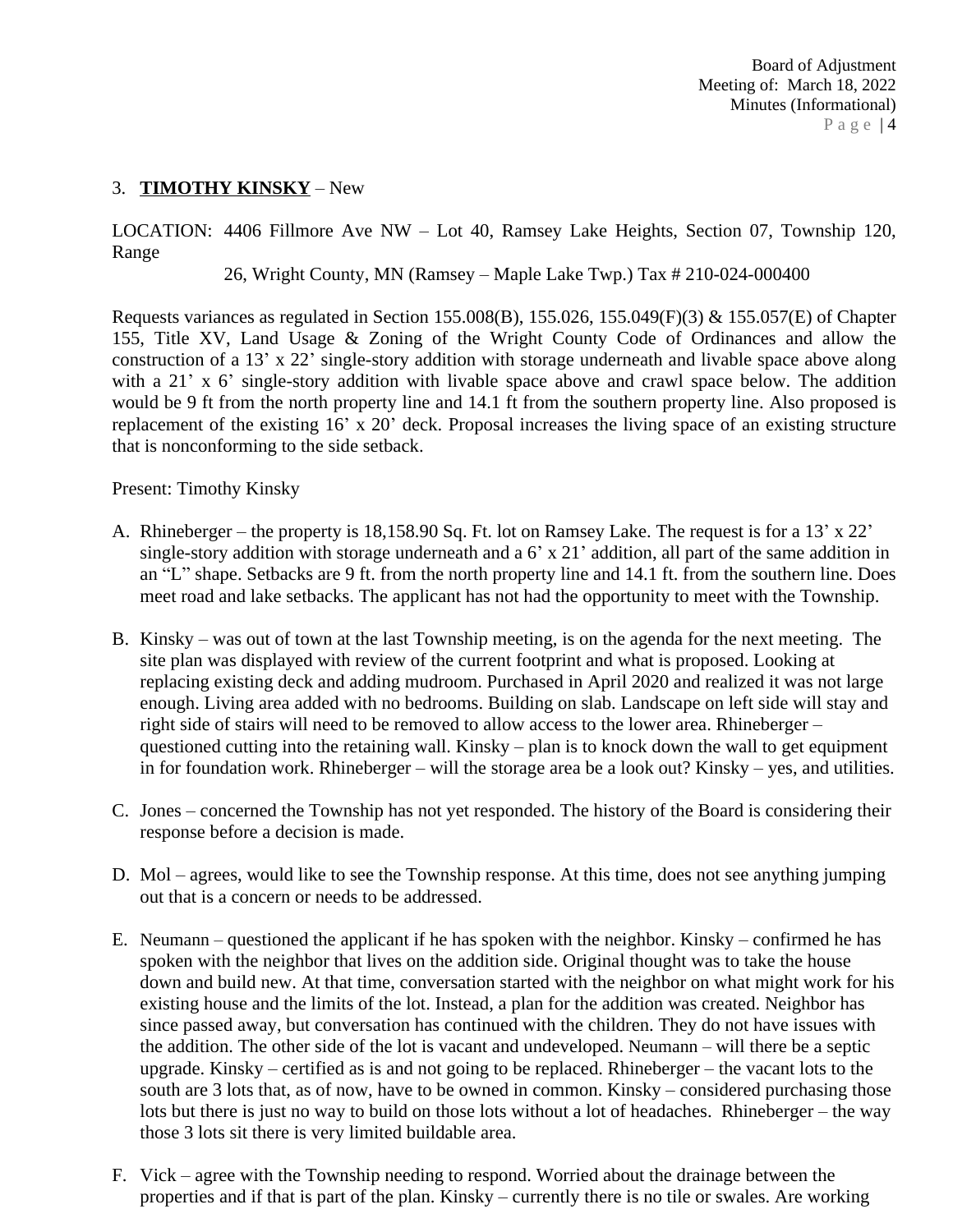with the excavator on a plan to add swales. Drain tile will be added across the entire front of house, rain gutters and rain barrels will also be used. There was some drainage work done with a prior addition, but it is not sufficient. Rhineberger – based on topography there is not much more that needs to be done. Gutters would help with directing water. The lot is very flat, and water will be absorbed before hitting the lake. A lot of lots in this area have a high-water table and heavy soils, so the water tends to not seep or drain quickly. Vick – wants to make sure no water is diverted towards the neighbor.

- G. Rhineberger The Township will not meet by April  $8<sup>th</sup>$ . To allow time for the Township to review this request will need to be heard at the May  $6<sup>th</sup>$  meeting. Kinsky – tried to get on the Township agenda but the Township did not respond to emails or phone calls.
- H. Vick moved to continue the hearing to May 6, 2022, to allow time to meet with the Township. Jones seconded the motion.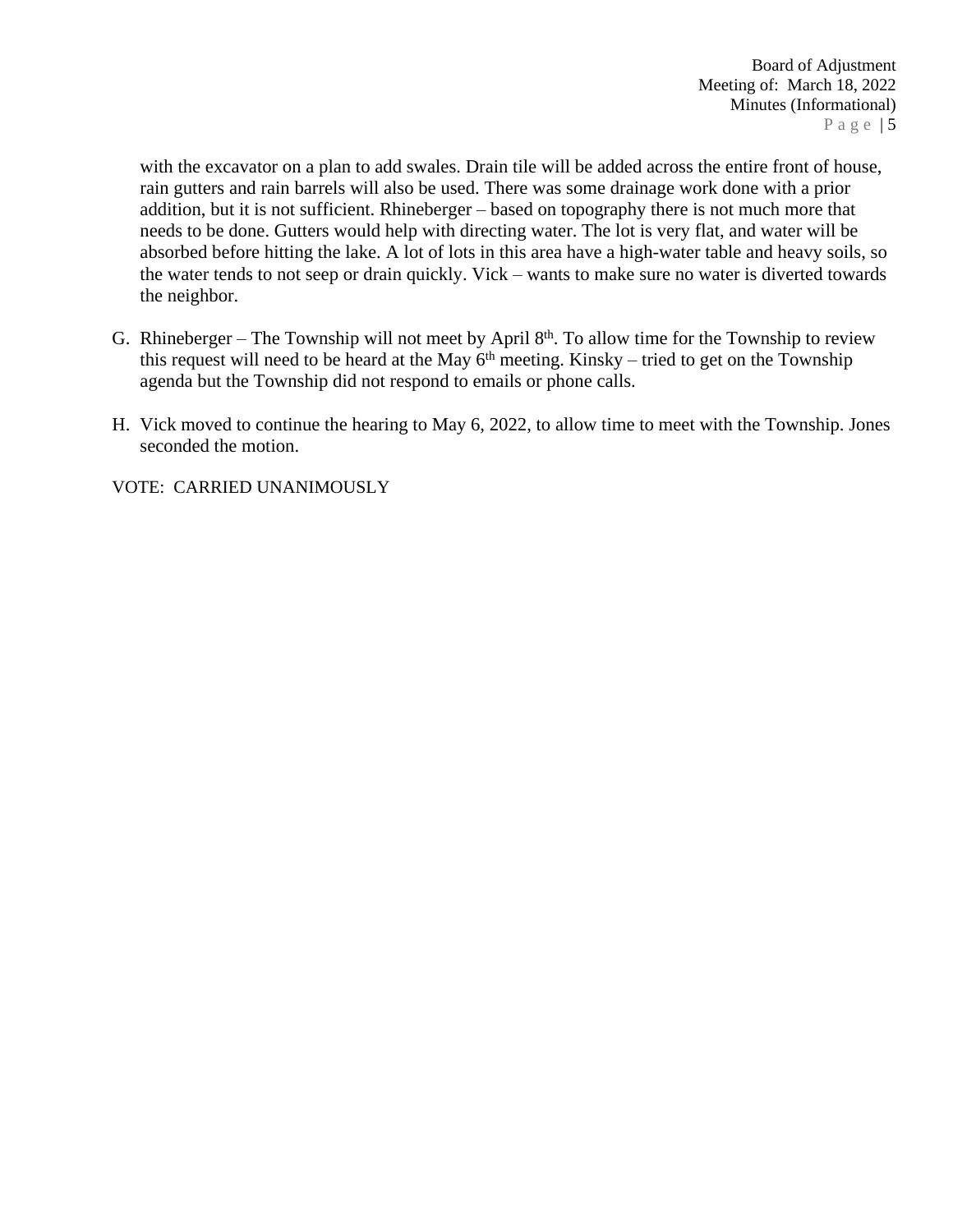# 4. **GAYLE MURRAY** – New

LOCATION: 5185 Clementa Ave NW – Part of E ½ of SE 1/4, Section 3, Township 120, Range 26, Wright County, Minnesota. (Maple Lake Twp.) Tax #210-000-034403

Requests a variance as regulated in Section 152.025(A), Chapter 152 & 155.048(F), Chapter 155, Title XV, Land Usage & Zoning of the Wright County Code of Ordinances to allow 6.33 animal units on a property limited to no more than 5 animal units.

Present: Gayle Murray

- A. Rhineberger displayed aerial photo of the site. The request is to allow 6.33 animal units on a parcel that is limited to no more than 5 animal units. The site has 6 horses, 2 goats, and up to 10 chickens. The lot was created in 1976 and allowed 5 animal units. Previous owner, in 2018, had 8 animal units. When the non-conformity ceased, the parcel had to become conforming according to the feedlot ordinance. In 2020 the property was approved for a variance to expand the house. This request has yet to be acted on. The Township did deny the request.
- B. Murray provided the Board with written details on each animal and why they are owned. They are part of the family, do not want to get rid of any animals. Grandkids, self, and husband ride.
- C. Ryan Bode neighbor to the north. Oppose the request from the standpoint that horses have been in his yard multiple times. Feel the animals have not been contained. There are possibly 2 goats that come into the yard and his kids are afraid of them. Does not believe the variance should be granted. They should not have to worry about his kids being in the yard. Appears like the issues are the very reason the rules are put in place, to go against those rules would not make logical sense.
- D. Bill Ebnet neighbor to the south. Self and wife, Maureen, have lived here for 35 years. Against wavier to the livestock units. There is too much concentration of horses, goats and barking dogs. Last summer, within the first 6 months of the new owners moving in, the horses were on his property 3 times and with the 4th time Gayle was contacted. Maureen has numerous garden beds and the animals run through these beds. Livestock itself is concentrated on 4-5 acres, with the house, shed and barn all on that acreage. The rest of the property is marsh and watershed with a lot of standing water. For the free-range chickens, there is no closed fence along the property line. Chickens crossing the property line were also a problem with the previous owner. Maureen does a lot of work outside in her gardens and does not like the smell of manure. They did not start the issue, but they are willing to contribute their opinions. There is another neighbor that is planning on obtaining horses and currently has free-range chickens. If they want to have animals, they will go buy their own. Provided the Board with a letter from another neighbor, Bill Triplett.
- E. Murray if horses have caused damage, no one has said anything. Have plans to put up fencing. Live on 10 acres in the county, people are going to have animals, that's why we live in the country.
- F. Neumann questioned if the letter could be passed around. Rhineberger summarized the letter that indicated Bill and Kari Triplett oppose granting the request. The letter was passed to the Board members to review.
- G. Janikula over 4 acres the free-range chickens are allowed. The crossing of the property lines becomes a private matter. The property is 9.97 acres with history of the property and lot line adjustment that allowed the round up to 10 acres. The wetland is a DNR wetland. All livestock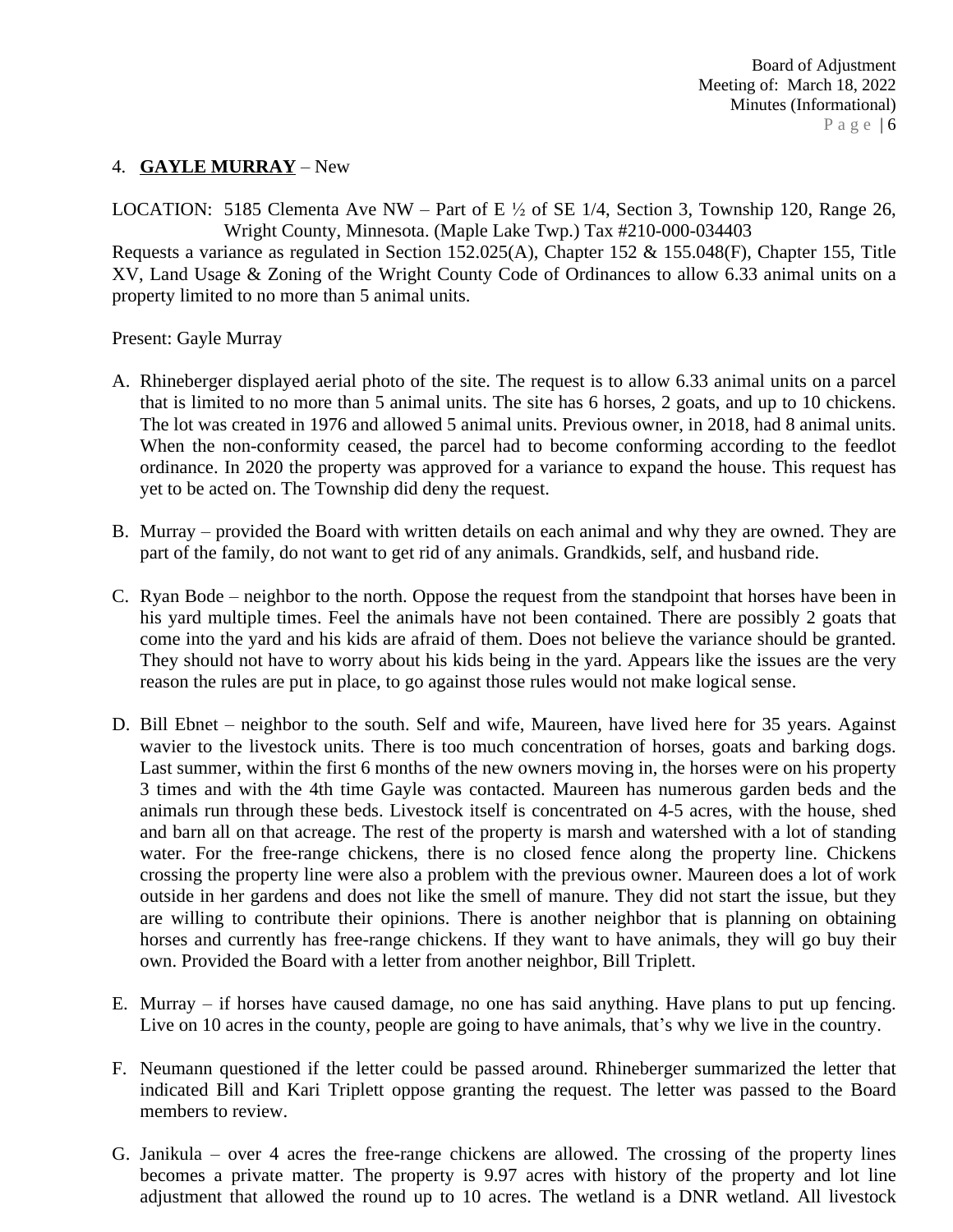buildings are meeting the wetland setback. The big shed was built decades ago as a livestock building when the ordinance was different. Therefore, is allowed to be that close to the property line. Neumann – how is manure handled? Murray – permission from the farmer across the road to spread the manure on his 400 acres. Neumann – Temporary stockpile.

- H. Mol hearing concerns from neighbors. A list of the animals, with age, was provided. There is a 27 year-old Morgan horse that likely has 4-5 years of life left. Murray – correct. Mol – allowed to have 5 animal units and this one horse would be 1 animal unit. If this horse would pass, in the next 3-4 years, and not be allowed to be replaced, the property could be complying. Normally, in these situations there is not as much neighbor response. Would ask that fences be installed and maintained. Murray – plan is for fencing. Can't build fence in the middle of winter. Mol – there is not one animal that will live another 20 years, they are all up in age. Five animals make just as much smell as 6 animals. The property is located in the country. When an animal passes, would not want to see another added.
- I. Neumann seems like with 10 acres one should be allowed more than 5 animal units. Questioned applicant how long they lived here? Murray  $-$  a year next month. Neumann  $-$  knew when purchased the limit of animals? Murray – did not occur there was a limit. Knows several others in Wright County that have way more animals on less property. Neumann – tough when the neighbors are not in favor.
- J. Vick difficult when the Township and neighbors are not in favor. Highly encourage a good fence. Hate to see the loss of a family member because there is one to many. Agrees that with the animals up in age, when animal does pass away, they are not replaced. This could be a condition.
- K. Jones difficult decision. Allowed animal units should have been questioned before purchase. Knows how a relationship with animals goes and would not want to put an animal down that could possibly have only 4 years left of life.
- L. Janikula would want clarification on bringing down the animal units to 5 animals. The goats and chickens are .33 animal units, with the horse being 1 animal unit. With one horse gone that leaves the animals units at 5.33, not 5. Would need clarification with some additional discussion. Vick three horses are in that 25–30-year range. Rhineberger – the Board is looking to approve the variance with a condition that additional animals cannot be added or replaced until the property comes into compliance. Mol – with free-range chickens, how many are an animal unit? Janikula – a laying hen, if under 5 lbs., is .003 animal units, it takes 333 to equal 1 animal unit.
- M. Vick how would it be known if 1 animal is deceased another animal wasn't brough in? Rhineberger questioned the registration requirements. Janikula – registration requirements are by the animal units themselves. Rhineberger – how often is registration reviewed. Janikula – every 4 years if 10 or more animal units. An exception can be made if that is something the Board wants, they just need to be specific in the motion. Easily can include the site in the feedlot registration rotation. Just finished the review last year, would review again in 4 years. Vick – would like to see reviewed every 2 years until in compliance. Rhineberger – hearing the Board is leaning towards a condition regarding registration as well as no additional or replacement animals until in compliance.
- N. Vick motioned to approve the request for 6.33 animal units to remain on the property. Conditions: new or replacement livestock cannot be brought to the site unless or until animal unit numbers are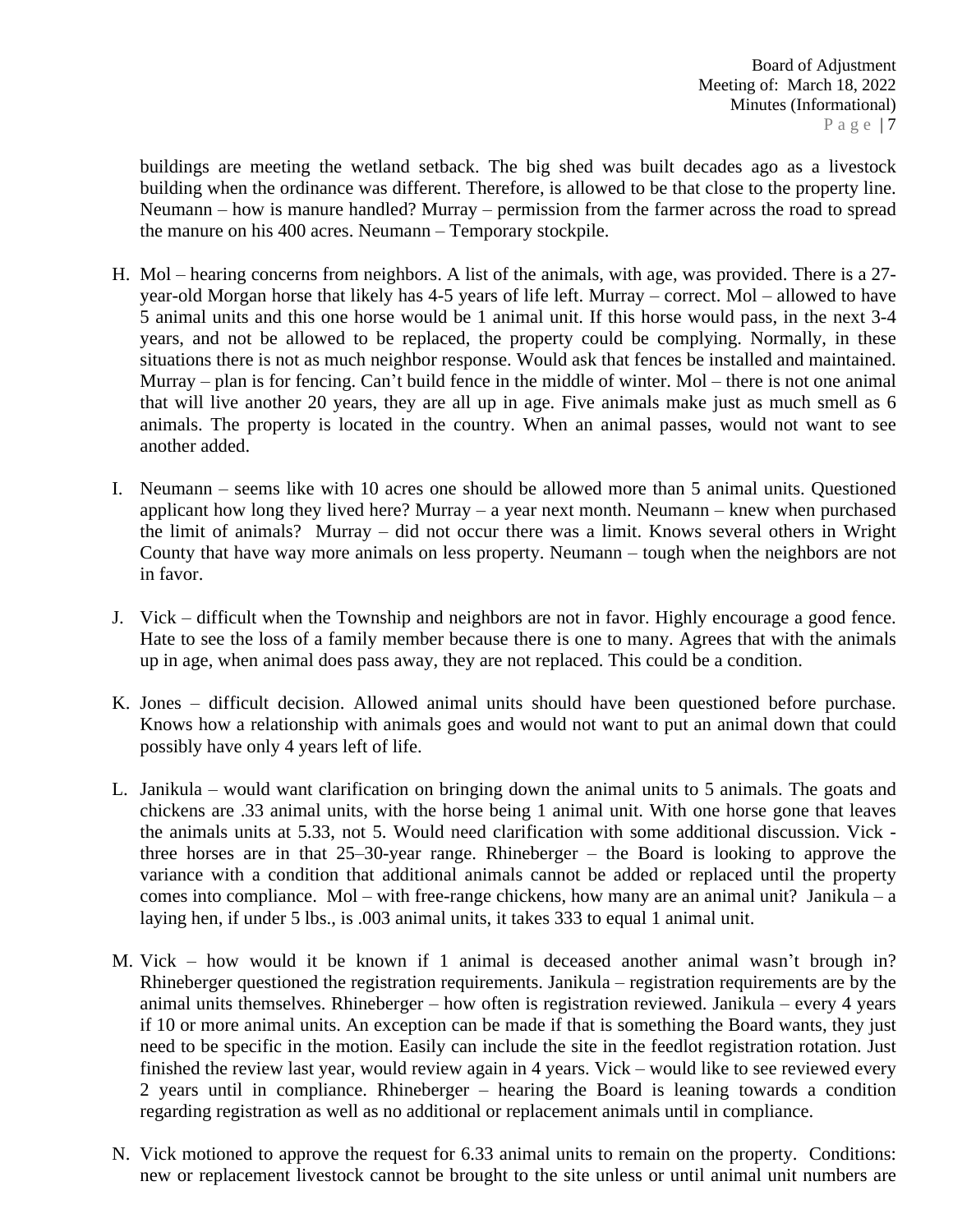brought into full compliance, and registration with Feedlot Program Administrator every two years until full compliance is attained. Seconded by Mol. VOTE: CARRIED, Neumann opposed

# 5. **WADE SILTALA** – New

LOCATION: 14953 20<sup>th</sup> Street SW – Part of the NW  $\frac{1}{4}$  of the NW  $\frac{1}{4}$  of Section 15, Township 119, Range 28, Wright County, MN (Cokato Twp.) Tax # 205-000-152201

Requests a variance as regulated in Section 155.026(C),155.048, 155.029 & 155.103(N) Chapter 155, of Title XV, Land Usage & Zoning of the Wright County Code of Ordinances to use a building for an auto repair business that is less than 500 feet from the neighbor to the north.

## Present: Wade Siltala

- A. Rhineberger displayed the air photo with the location of the building and proposed parking areas. The property is 5.06 acres in Cokato Township. The request is to a run an auto repair shop in 2,000 sq. ft. of an existing 4,460 sq. ft. accessory building. The building is 395 ft. from the neighbor to the north. The structure to the northwest is not a residence, it is a church. Parking for customer vehicles will be on the north end of the building, so closer to the residential neighbor. The applicant will go through the Planning Commission for the business CUP. If the variance is not approved the CUP is not needed. A separation wall is in place and divides the 2,000 sq. ft. business area from the rest of the building that is used as personal storage. Township did approve the request. An email was received from the Township chairman, responding as a local businessowner, stating he is personally in favor of the request and feels this type of business is needed in the area.
- B. Siltala spoke with neighbor to the north and they stated they would not have an issue.
- C. Neumann mostly surrounded by farm field on other sides. Familiar with the location. Since the building is existing, is okay with the request. Hazardous materials would come under review with the CUP. Rhineberger – business related items are issues that the CUP addresses and can be a condition. This Board could address concerns to ensure the Planning Commission is aware of concerns.
- D. Vick concerned the number of vehicles could add up. Is there a way to limit the number of vehicles? Rhineberger – the CUP can limit the number of vehicles waiting to be serviced and parked outside. Vick – does not want to see 20 junk cars pile up and is fine with that getting addressed with the CUP. Jones – questioned the applicant on how many cars parked and working on is realistic. Siltala – proposed 8 and feels that would be about the limit. Rhineberger – the outside parking would be vehicles waiting to be repaired or picked-up, there will be cars inside as well. The outside cars would be addressed by the CUP. Jones – would less than 8 put you out of business? Siltala – not sure, does not feel it would be an issue. Has not operated the business so not sure yet. Jones – deal with the entire County and there have been private business applicants that were required to take off portions of a building. Rhineberger – the Planning Commission receives copies of these minutes, so they do see the discussion. If the Board doesn't want to add a condition to this motion, the discussion should be enough for the Planning Commission to be aware of concerns. Mol – reminded the Board he serves on the Planning Commission as well.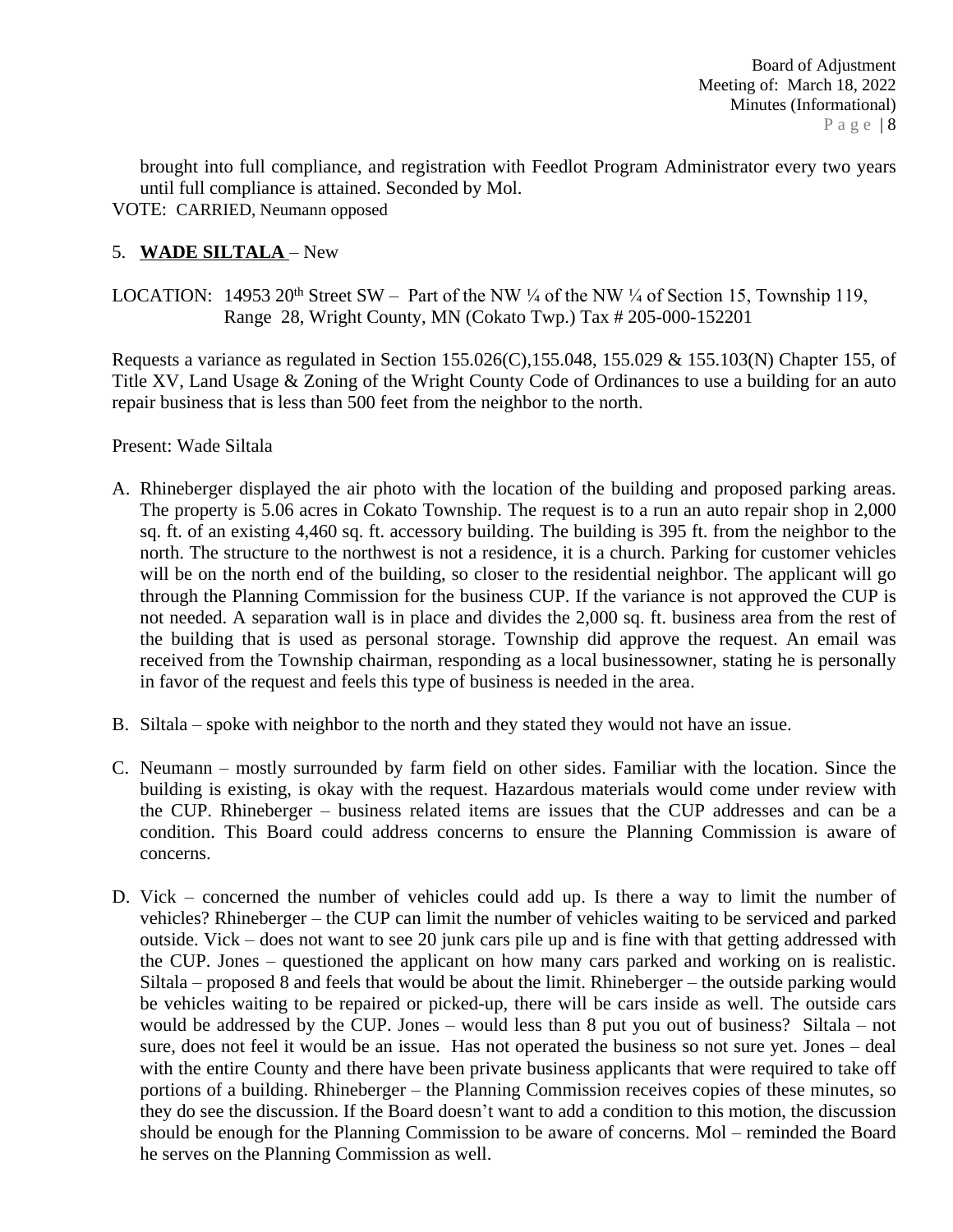- E. Mol related to the distance variance the question is, will all of the work be done inside the shed and contained? Concern is air wrenches and other equipment causing a noise nuisance and complaints with neighbors. Aware the location is surrounded by farm field and the distance to the neighbor shouldn't be an issue, but would like to know how much work could potentially be done outside? Air wrenches have been a nuisance in other areas of the County. Siltala – does not plan to work outside. If someone needs a flat tire filled or a tire changed, he could see that being done outside. The plan is not to do work outside the building.
- F. Vick possibility of a 6-8' heigh fence or sound barrier? At least on the side closest to the neighbor. Rhineberger – that is the side of the business doors. The shop noise, even inside with doors closed, the decibel of air tools is megaphoned out the door. The Planning Commission could condition a row of evergreens or some type of buffer. Mol – it sounds ridiculous but there have been times where the room has been full of neighbors complaining of the noise. It is a way to keep good neighbors. Siltala stated he is not opposed building a fence or planting a row of trees. Mol – that can be addressed as a condition with the CUP.
- G. Kryzer questioned if the motion should state under 500 ft. or exact feet? Would like to make sure the motion doesn't state 395 ft. and it comes in at 393 ft. Mol – motion can be under 500 ft. because it is all farm field around, besides those 2 residences. Rhineberger – that can be the motion and the Planning Commission can set parking limits. The business includes the inside work being done as well as the outside parking. The 395 ft. is to the building, preference the motion with no closer than 350 ft. to any portion of the business. This gives area for parking and turning around a tow truck. The notice was to the building, but there is business related parking that is less than that 395 ft. Kryzer – would recommend the motion stating no less than 350 feet. There will be enough parking on the side and still provide area to operate.
- H. Mol motioned to approve the variance request to operate a home-extended business in a building 395 ft. from the nearest neighbor, with business activities, such as parking, limited to no closer than 350 ft. from the nearest neighbor. Seconded by Vick.